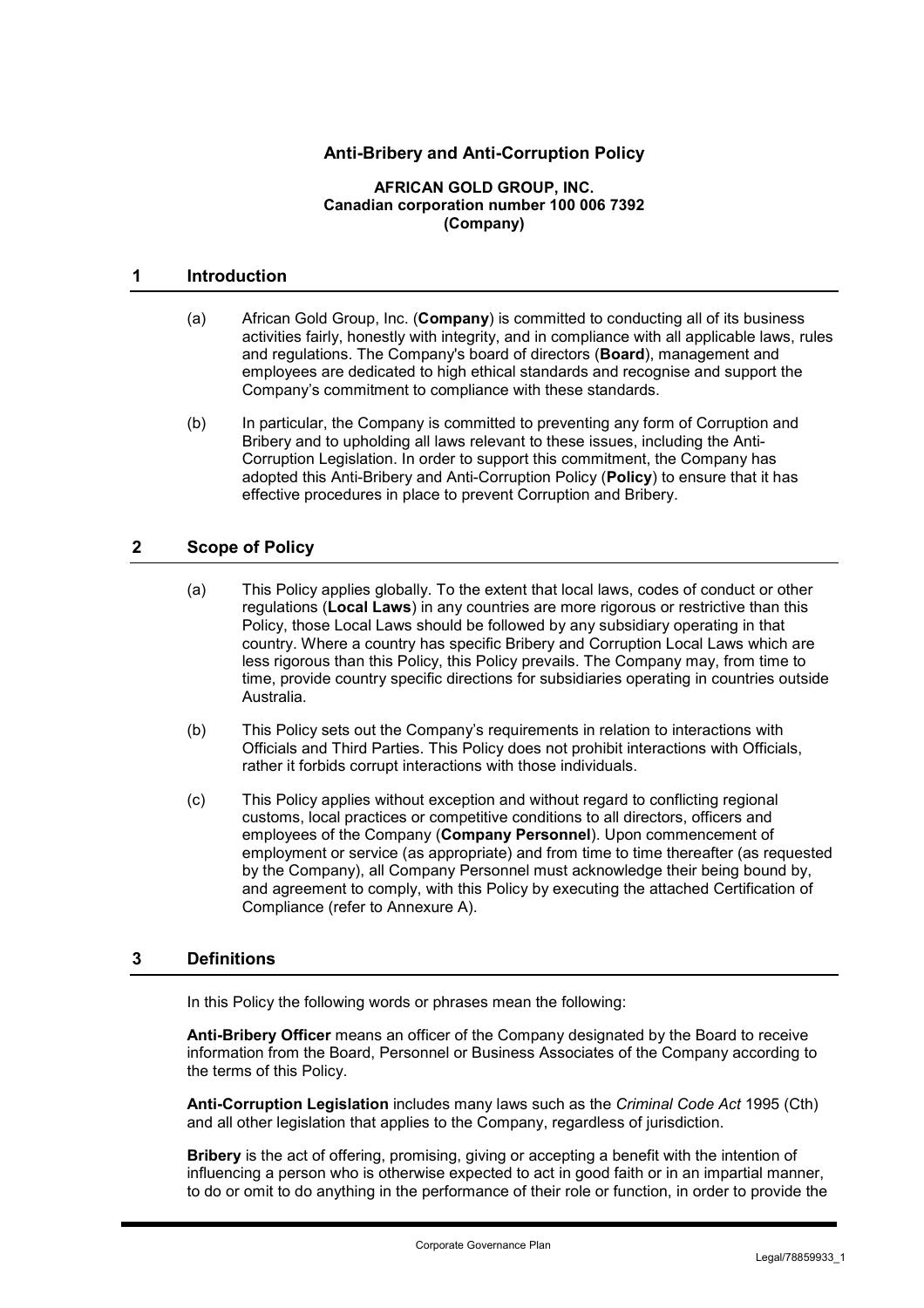Company with business or a business advantage that is not legitimately due (whether in respect of an interaction with an Official or any commercial transaction in the private sector).

**Business Associates** means third party companies and individuals (such as joint venture partners, consultants and agents) acting on the Company's behalf, whether directly or indirectly, by representing the Company's interests to foreign governments in relation to international business development or retention of business opportunities.

**Company** means African Gold Group, Inc. and all of its subsidiaries.

**Corruption** is the abuse of entrusted power for private gain.

**Facilitation Payment** means payments of nominal amounts or other inducement made to persons in order to secure or expedite the performance of a Government Official's routine governmental duties or actions.

**Gifts, Entertainment and Hospitality** includes the receipt or offer of presents, meals or tokens of appreciation and gratitude or invitations to events, functions, or other social gatherings, in connection with matters related to the Company's business unless they:

- (a) fall within reasonable bounds of value and occurrence;
- (b) do not influence, or are not perceived to influence, objective business judgement; and
- (c) are not prohibited or limited by applicable laws or applicable industry codes.

#### **Government Official** means:

- (a) any politician, political party, party official or candidate of political office;
- (b) any official or employee of a domestic or foreign government (whether national, state/provincial or local) or agency, department or instrumentality of any domestic or foreign government or any government-owned or controlled entity (including stateowned enterprises);
- (c) any official or employee of any public international organisation;
- (d) any person acting in a private or public official function or capacity for such domestic or foreign government, agency, instrumentality, entity or organisation;
- (e) any person who holds or performs the duties of any appointment created by custom or convention or who otherwise acts in an official capacity (including, some indigenous or tribal leaders who are authorised and empowered to act on behalf of the relevant group of indigenous peoples and members of royal families); or
- (f) any person who holds themselves out to be an authorised intermediary of a government official.

**Item of Value** includes, amongst other things, cash, travel, meals, Gifts, Entertainment and Hospitality, other tangible or intangible benefits or anything of value.

**Money-laundering** means the process by which a person or entity conceals the existence of an illegal source of income and then disguises that income to make it appear legitimate.

**Official** means a Government Official, political party, official or officer of a political party or candidate for political office.

**Personnel** means all persons acting (whether authorised or unauthorised) on behalf of the Company at all levels, including officers, directors, temporary staff, contractors, consultants and employees of the Company.

**Secret Commissions** means offering or giving a commission to an agent or representative of another person that is not disclosed by that agent or representative to their principal to induce or influence the conduct of the principal's business.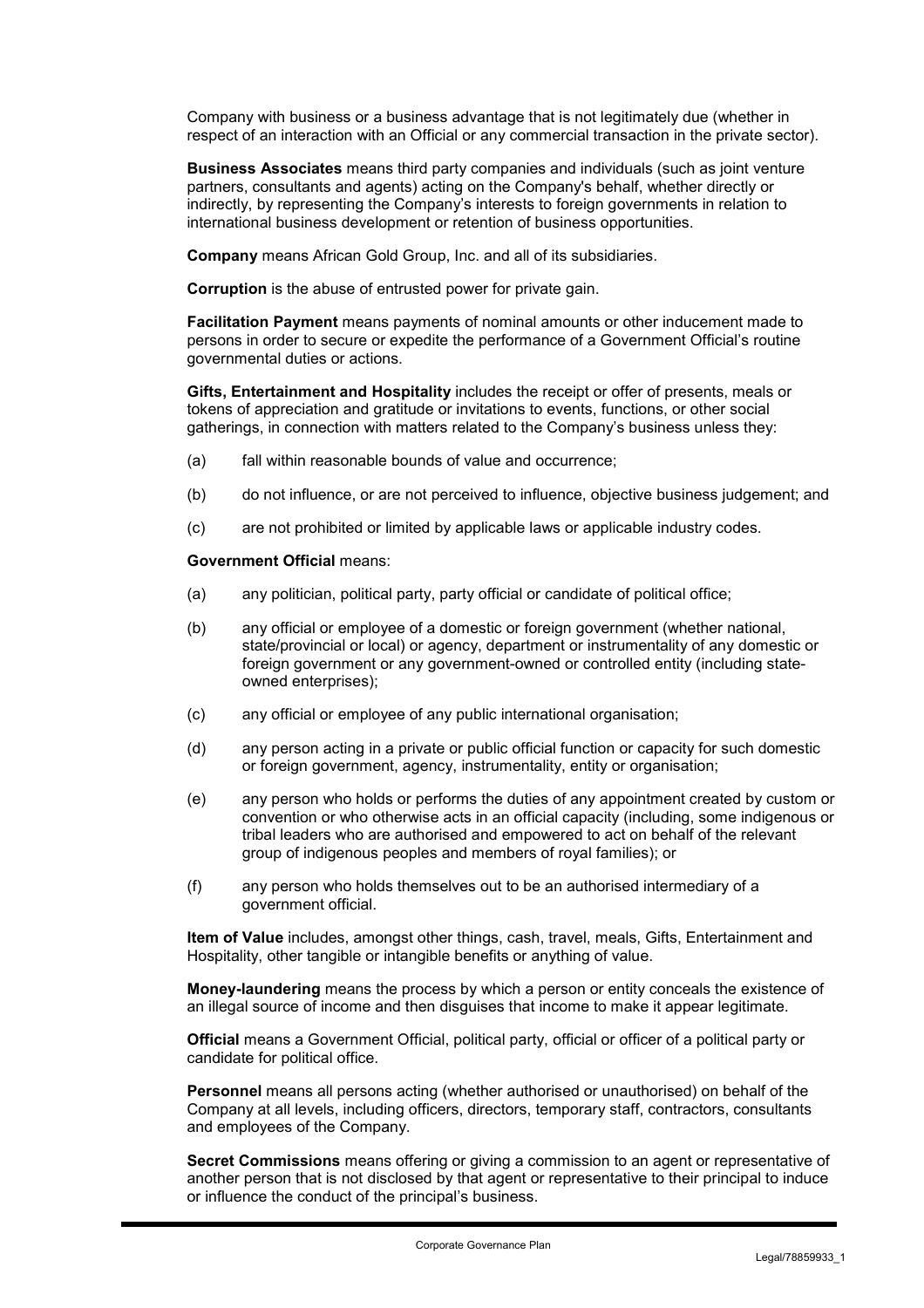**Secure an improper advantage** includes obtaining any commercial or financial benefit.

**Third Party** means any individual or organisation other than Officials, with whom Personnel come into contact during the course of their employment or business relationships associated with the Company.

#### **4 Purpose**

The purpose of this Policy is to:

- (a) set out the responsibilities of the Company and its management and Personnel in upholding the Company's commitment to preventing any form of Bribery or Corruption; and
- (b) provide information and guidance to Personnel on how to recognise and deal with any potential Bribery and Corruption issues.

### **5 Scope and Authority**

- (a) The Company requires all Personnel to comply with this Policy as well as the Anti-Corruption Legislation. The prevention, detection and reporting of Bribery and other forms of Corruption are the responsibility of all those working for the Company or under its control.
- (b) This Policy applies to all Personnel, including directors, temporary staff and contractors, and Business Associates of the Company.

### **6 Responsibility for Policy Compliance and Training**

- (a) The Company's Board is responsible for the overall administration of this Policy. The Board and the Anti-Bribery Officer will monitor the implementation of this Policy and will review on an ongoing basis the Policy's suitability and effectiveness. Internal control systems and procedures will be audited regularly to ensure that they are effective in minimising the risk of non-compliance with this Policy.
- (b) A copy of this Policy will be made available to all Personnel via the Company's website and in such other ways as will ensure the policy is available to Personnel wishing to use it.
- (c) All Personnel are required to understand and comply with this Policy and to follow the reporting requirements set out in this Policy. To this end, regular and appropriate training on how to comply with this Policy will be provided to all senior managers and other relevant Personnel by the Board and the Anti-Bribery Officer for each business. However, it is the responsibility of all Personnel to ensure that they read, understand and comply with this Policy.
- (d) All Business Associates are required to be made aware of this Policy and to undertake to comply with this Policy in relation to any of their dealings with, for or on behalf of the Company.
- (e) The prevention, detection and reporting of Bribery and other improper conduct addressed by this Policy are the responsibility of all those working for or engaged by the Company. All Personnel should be vigilant and immediately report any breaches or suspicious activity to the officer responsible for compliance.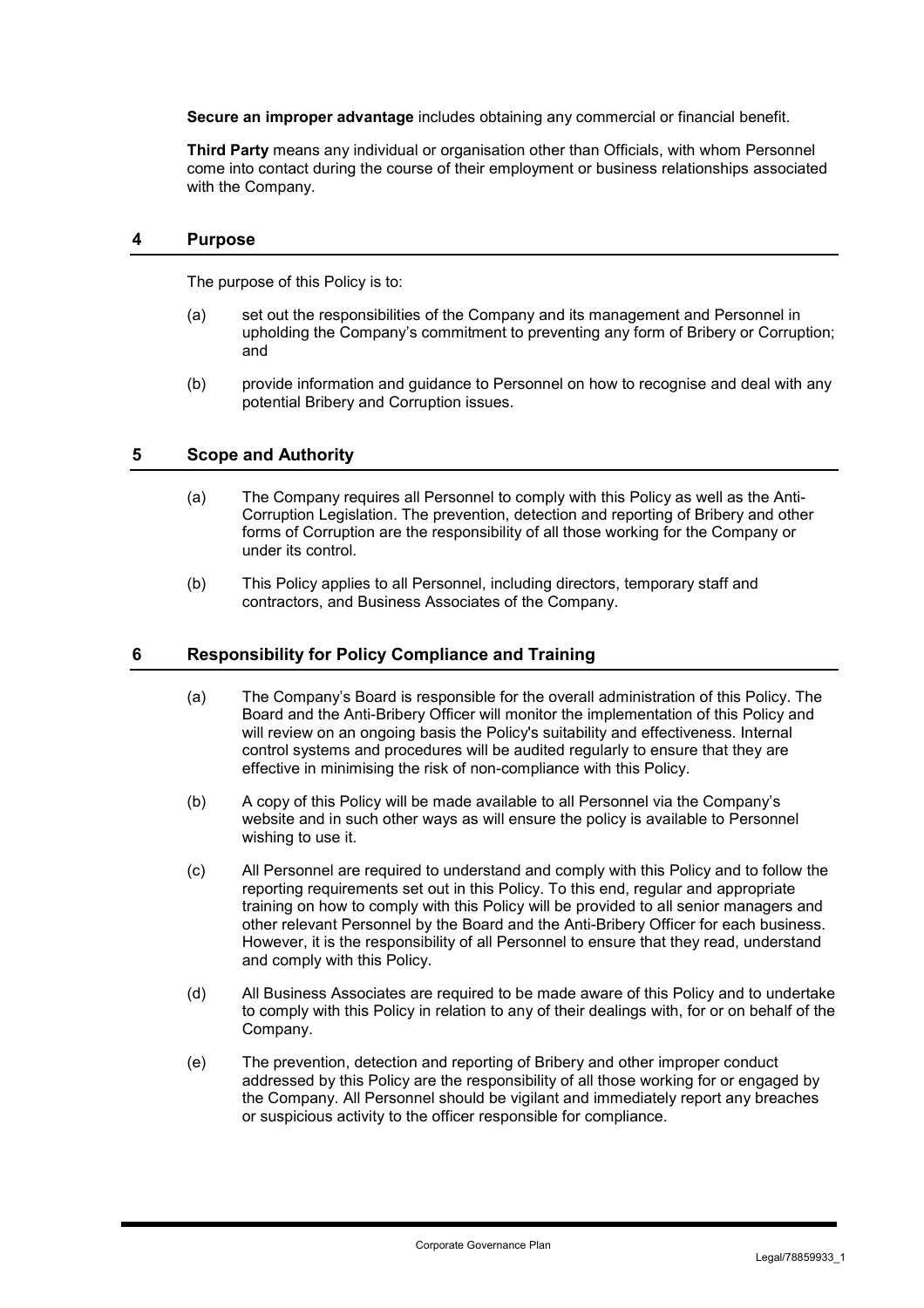### **7 Consequences of Breaching this Policy**

- (a) Bribery and the related improper conduct addressed by this Policy are very serious offences that will be taken seriously, reviewed and thoroughly investigated by the Company. Depending on the circumstances, the incident may be referred to regulatory and law enforcement agencies.
- (b) A breach of this Policy may also expose Personnel and the Company to criminal and/or civil penalties, substantial fines, exclusion from tendering for government or private contracts, loss of business and reputational damage.
- (c) Breach of this Policy by Personnel will be regarded as serious misconduct, leading to disciplinary action which may include termination of employment.

## **8 Policy**

- (a) Personnel must:
	- (i) understand and comply with this Policy and attend all relevant training;
	- (ii) not engage in Bribery or any other form of Corruption or improper conduct;
	- (iii) not make Facilitation Payments;
	- (iv) not offer, pay, solicit or accept Secret Commissions;
	- (v) not engage in Money Laundering;
	- (vi) not give or accept Items of Value where to do so might influence, or be perceived to influence, objective business judgement or otherwise be perceived as improper in the circumstances;
	- (vii) obtain required approvals for political contributions and charitable donations;
	- (viii) maintain accurate records of dealings with Third Parties; and
	- (ix) be vigilant and report any breaches of, or suspicious behaviour related to, this Policy.
- (b) This Policy does not prohibit the giving of normal and appropriate hospitality to, or receiving it from, Third Parties.

#### **9 Prohibition Against Bribery and Corruption**

- (a) The Company strictly prohibits Personnel engaging in or tolerating Bribery or any other form of Corruption or improper conduct.
- (b) The Company's corporate values require that in all aspects of business all Personnel act honestly, adhere to the highest ethical standards, and act in compliance with all relevant legal requirements. In this respect Personnel must not engage in Bribery or any other form of Corruption. The principles and values can be found on the Company's website.
- (c) The prohibition of Bribery under this Policy includes the provision or conveying of an Item of Value to any Third Party, Official or family members of Officials, whether directly or indirectly, to secure any improper advantage or to obtain or retain business. This means that Personnel must not:
	- (i) offer, promise or give an Item of Value with the intention of influencing an Official or Third Party who is otherwise expected to act in good faith or in an impartial manner, to do or omit to do anything in the performance of their role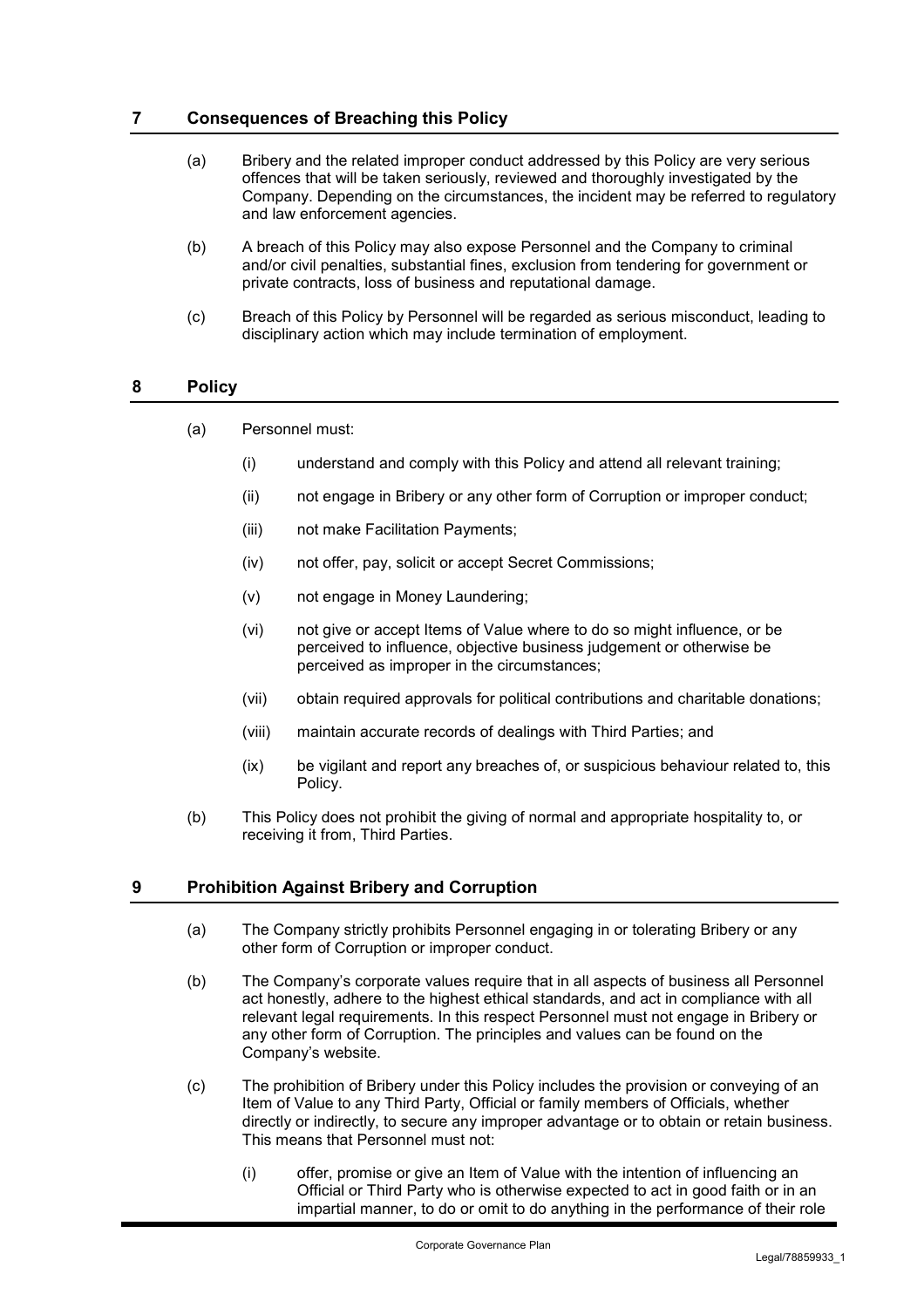or function, in order to provide the Company with business or an improper advantage;

- (ii) authorise the payment or provision of Items of Value to any other person, if it is known, or reasonably should have been known, that any portion of that payment or Item of Value will be passed onto an Official or Third Party to secure an improper advantage or obtain or retain business;
- (iii) engage, or procure, a third party to make a payment or provide an Item of Value to an Official or Third Party, (or to procure another person to make such payment or provision), in order to secure an improper advantage or obtain or retain business; or
- (iv) give an Item of Value to an Official to expedite or to secure the performance of a routine governmental action is strictly prohibited. These may include payments to obtain permits, licenses or visas, or to obtain police protection, or facilitate importation of goods.
- (d) The prohibition of Bribery under this Policy also includes the request or acceptance of (or the agreement to accept) an Item of Value from an Official or Third Party:
	- (i) intending that, in consequence, a function or activity should be performed improperly (whether by the requestor/acceptor or another person);
	- (ii) where the request, agreement or acceptance itself constitutes the recipient's improper performance of a function or activity; or
	- (iii) as a reward for the improper performance of a function or activity (whether by the recipient or another person).

## **10 Gifts, Meals, Entertainment, Travel and Accommodation**

#### 10.1 **General rule**

- (a) Company Personnel may not, on behalf of the Company, provide or receive any gifts (including cash or cash equivalents), meals, entertainment, travel or accommodation directly or indirectly, to or from a Government Official, a Customer Representative or a supplier including a service provider to the Company, or their respective family members if the transaction might improperly induce (or appear to induce) the recipient to use his or her influence to secure an Improper Advantage for the giver. This includes gifts to charities or other organisations in which the recipient or a family member is or might be involved.
- (b) Useful tests for determining a gift's inappropriateness are:
	- (i) if the gift would create embarrassment or obligation for the giver or receiver; or
	- (ii) if the action could not stand up to public scrutiny.
- (c) In receiving gifts, Company Personnel must ask themselves whether one purpose of a gift is intended to influence, or appear to influence, business decisions and would thereby compromise their ability to act in the best interests of the Company.

#### 10.2 **Gifts**

(a) Subject to the above, Company Personnel may give or receive a gift of nominal value to or from a Customer Representative. A gift is considered of nominal value if its retail value is less than \$100 or its equivalent. Even if the gift is less than nominal value, Company Personnel should only accept it if it is consistent with common business practice. Any offer to Company Personnel of a gift or other business courtesy that exceeds nominal value, or that seems inconsistent with common business practices, should be immediately reported to the Company Secretary.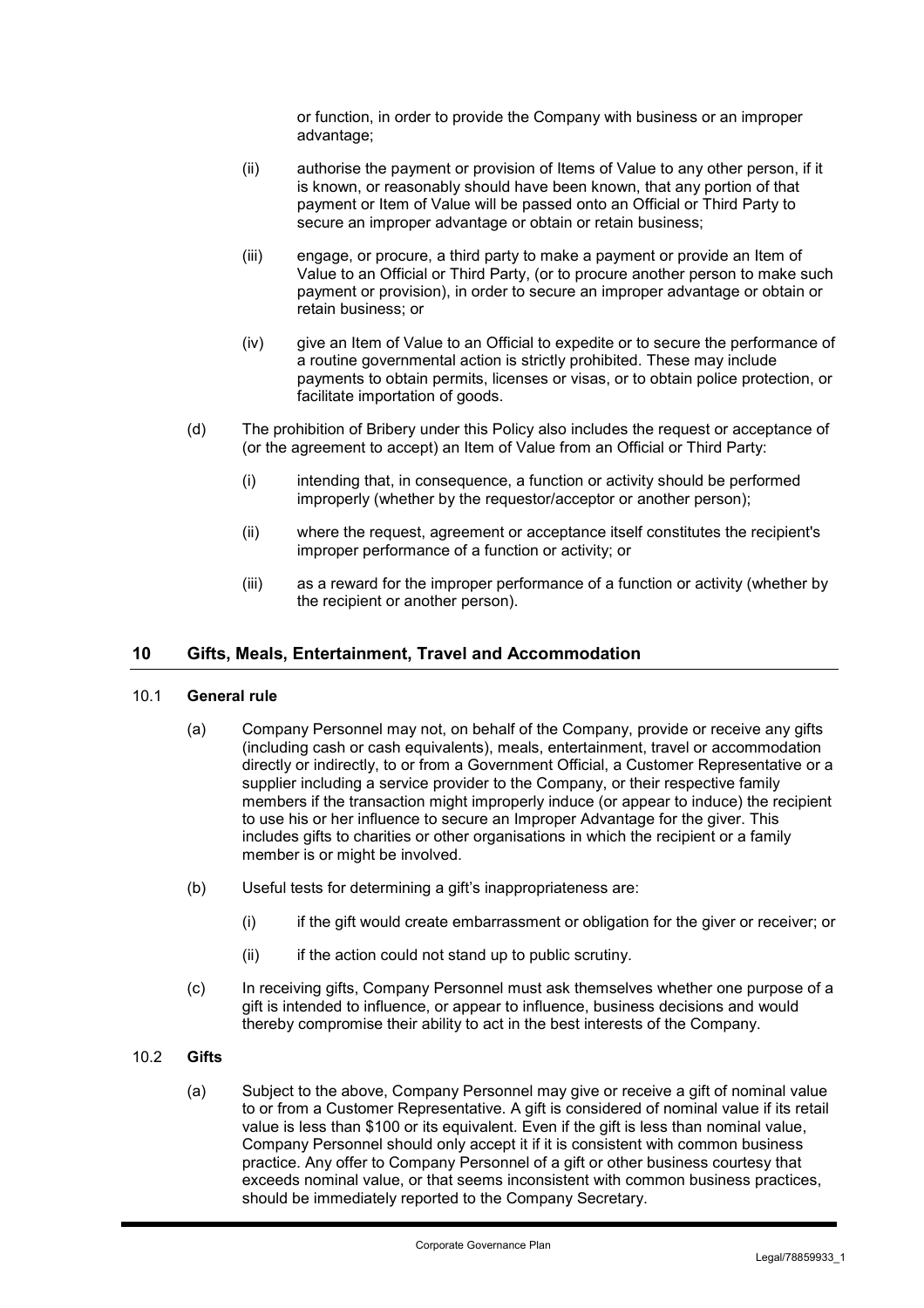(b) Company personnel may never give a gift, even of nominal value, to a Government **Official** 

#### 10.3 **Meals and Entertainment**

Company Personnel may offer or receive infrequent, reasonable and appropriate business meals or entertainment; provided that business is discussed at those events and that the activity has a clear business purpose. An example would be the promotion, demonstration or explanation of the Company's products or services, or the execution or performance of a contract. Such activity shall not involve excessive expenditures. The guidelines for reasonable and appropriate activities shall be normal industry practice in the relevant locality consistent with local legal requirements. While the gift value described above does not strictly apply in the case of meals and entertainment, that limitation is an indication of the reasonableness of the meals or entertainment.

#### **11 Prohibition On Facilitation Payments, Secret Commissions and Money Laundering**

- (a) The Company does not condone the making of Facilitation Payments, Secret Commissions and Money Laundering.
- (b) Personnel are prohibited from:
	- (i) making Facilitation Payments;
	- (ii) offering, paying, soliciting or receiving Secret Commissions; and
	- (iii) engaging in Money-Laundering.

#### **12 Political Contributions and Charitable Donations**

- (a) The Company prohibits Personnel from making political contributions to Officials on behalf of the Company. Any donations above a level determined in Federal legislation must be disclosed annually to the Australian Electoral Commission and will be published on its website.
- (b) This Policy does not seek to curtail an individual's freedom to make political contributions in their personal capacity.
- (c) The context of any other political contributions is key in determining their appropriateness. For instance, it is permissible for the Company to make a payment to attend a political function in circumstances where such payment could not be construed as an attempt to influence the political party.
- (d) If you are in any doubt as to the appropriateness of any political contribution, you should consult the Board or the Anti-Bribery Officer before it is given or accepted or otherwise as soon as possible.
- (e) The Company can only make charitable donations that are legal and ethical under local laws and practices. In order to ensure that donations made by the Company to charitable organisations are for proper charitable purposes, Personnel must only make donations on behalf of the Company to charitable organisations previously approved by the Company and within approved financial limits.
- (f) A list of approved charitable organisations is to be maintained by the Board and provided upon request.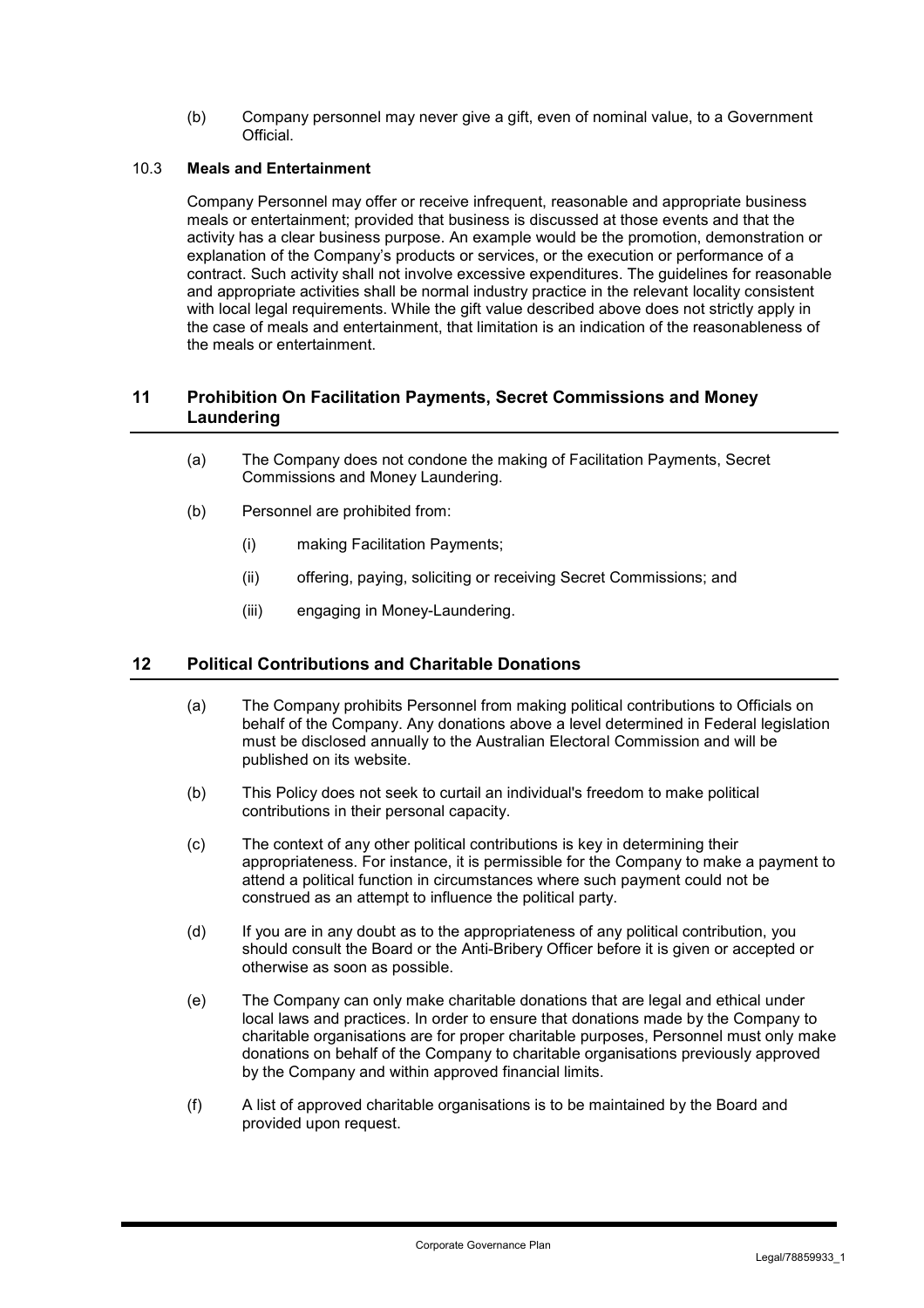## **13 Interactions with Officials and Third Parties Must be Compliant**

The actions of customers that are channel partners or Agents (**Third Parties**) present particular risks, because in certain circumstances the Company and its employees can be held liable for improper payments made even if the Company did not have actual knowledge of the payment. Furthermore, such improper payments between Third Parties and Government Officials may be used to facilitate money laundering or terrorist financing without the knowledge of the Company. Accordingly, this Policy provides for strict due diligence and controls when dealing with Third Parties who may interact with a Government Official for or on behalf of the Company.

#### **14 Payments and Fees**

All payments made to a Third Party must be reasonable in relation to the products sold to, or bona fide services rendered by, the Third Party to or on behalf of the Company. Payments to a Third Party should never be made in cash and should be made to the Third Party's bank account in the country where the services are performed or where the Third Party's offices are located. No payments shall be made to a Third Party without detailed invoices that fully and accurately describe the services and expenses incurred.

### **15 Due Diligence**

#### 15.1 **Due Diligence Overview**

- (a) Due diligence must be performed to ensure that a Third Party is a bona fide and legitimate entity, is qualified for the purpose of its engagement, and maintains standards consistent with the ethical and reputational standards of the Company.
- (b) Due diligence on Third Parties also minimizes the risk of payments being used to facilitate money laundering or terrorist financing without the Company's knowledge.
- (c) The Company recognizes that corruption risks can vary by location, type of transaction and customer, and, accordingly, this Policy requires enhanced diligence procedures for engaging with Third Parties in circumstances that present a higher perceived risk of corruption:
	- (i) Basic Due Diligence is required for screening all potential Third Parties;
	- (ii) Enhanced Due Diligence is required for all potential Third Parties who may be involved in sales, business development, regulatory approvals or other capacity in the following regions, even if Basic Due Diligence does not identify any "red flags" or issues of concern: **Russia, the Commonwealth of Independent States, Eastern Europe, the Middle East (excluding Israel), Central and South America, China, Southeast Asia and Africa**;
	- (iii) Enhanced Due Diligence is required for all potential Third Parties who may **deal with Government Officials** on behalf of the Company; and
	- (iv) Enhanced Due Diligence is required if any **issues of concern or "red flags"** are identified in the Basic Due Diligence. Inability or difficulty to verify the corporate history of an entity or the background and expertise of an individual should be considered a "red flag" that requires Enhanced Due Diligence. Negative reports in the media or in the local business community are also "red flags" requiring Enhanced Due Diligence. Annexure B contains a list of red flags. You should discuss any "red flags" concerning a particular potential Agent with the Company Secretary.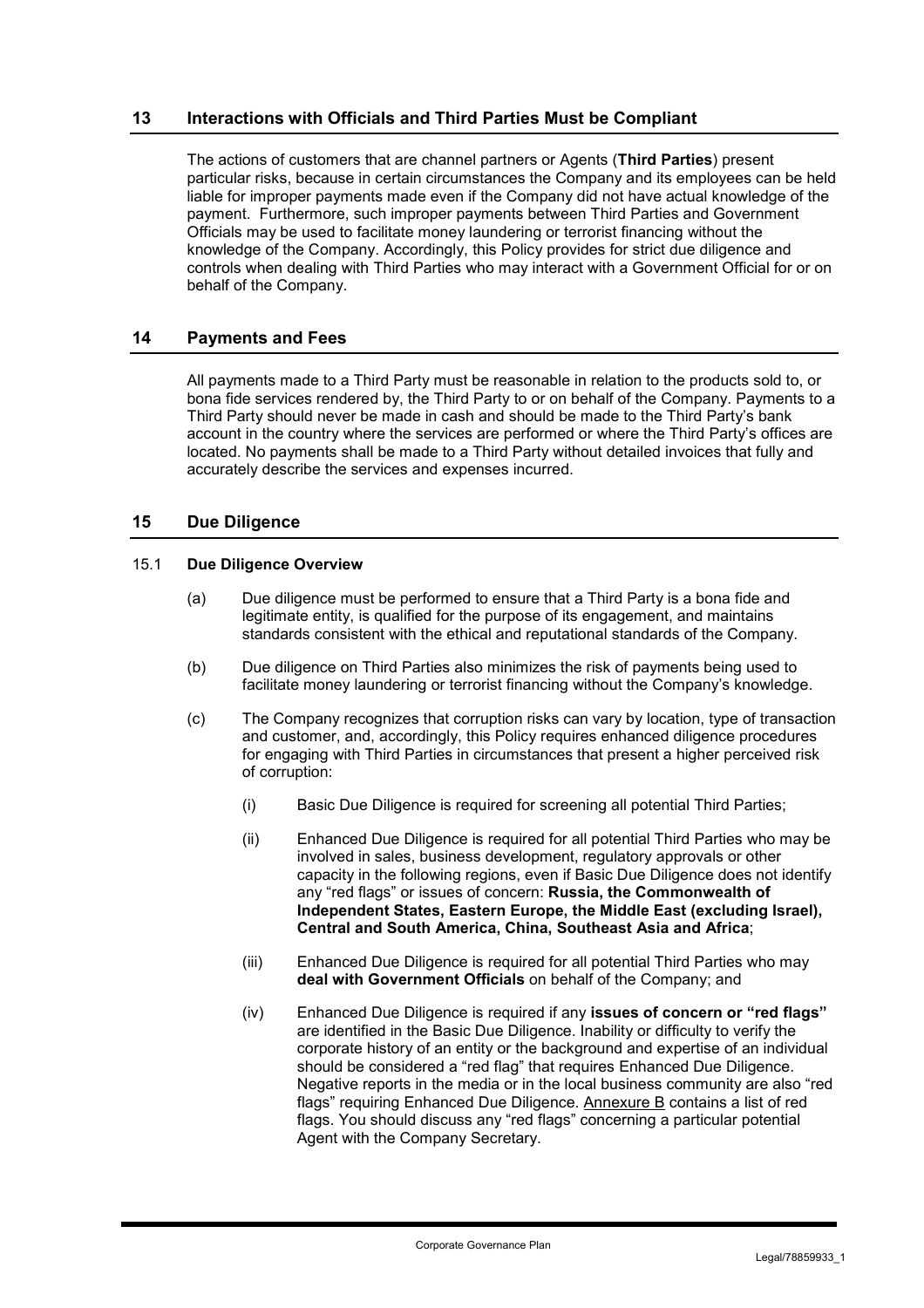(d) Annexure C to this Policy provides a flow chart to aid Company Personnel in conducting these due diligence procedures.1

### 15.2 **Basic Due Diligence Steps**

- (a) The required Basic Due Diligence includes:
	- (i) completion of a credit application form (if applicable);
	- (ii) verification of the corporate registration of the entity, or the expertise of a person, the business address, corporate history, corporate structure and beneficial ownership, directorships, etc.; and
	- (iii) media search to identify any negative publicity (i.e., conducting reasonable key word searches using public Internet search engines).
- (b) Information regarding items (b) and (c) generally can be confirmed through a third party credit report and desktop media searches. Information identified during the background screening will be reviewed by the accounting department and should be maintained in a due diligence file regarding the potential Customer Representative or Business Partner.

#### 15.3 **Enhanced Due Diligence Steps**

- (a) The following steps should be taken in connection with Enhanced Due Diligence of a potential Third Party:
	- (i) External research and verification of the Third Party's experience and expertise. Publicly available information regarding the potential Third Party should be verified through independent sources. Annexure D to this Policy identifies sources that should be considered in conducting background checks of potential Third Parties, and lists factors demonstrating relevant experience and expertise that should be used in evaluating potential Third Parties. A copy of all research and background checks should be maintained in the due diligence file regarding the potential Third Party.
	- (ii) Completion of a Due Diligence Questionnaire. In most cases, it will be appropriate to have the prospective Third Party submit responses to the Due Diligence Questionnaire, attached to this Policy as Annexure E. The Due Diligence Questionnaire should be supplemented with additional questions depending on the particular facts and circumstances. A copy of the completed Due Diligence Questionnaire should be maintained in the due diligence file regarding the potential Third Party
- (b) In addition to the foregoing, in person meetings are a useful means of verifying business qualifications, experience and expertise of Third Parties. Where an in person meeting or meetings has occurred, the Company Personnel involved in such meeting(s) should document, in the form of written notes or a brief memorandum, the date(s) of the meeting(s), location(s), participants and the discussion that took place. Such documentation should then be provided to the Company Secretary for review and should ultimately be maintained in the due diligence file regarding the potential Third Party.

# **16 Solicitation, Extortion, Health and Safety**

(a) This Policy prohibits payment even where they have been requested or demanded by a Government Official or if the Government Official threatens adverse action against the Company unless a payment is made.

<sup>1</sup> Annexure C serves only as a guide and does not reflect all facts and circumstances that may arise in the course of due diligence. Company Personnel should contact the Company Secretary with any questions or for additional guidance.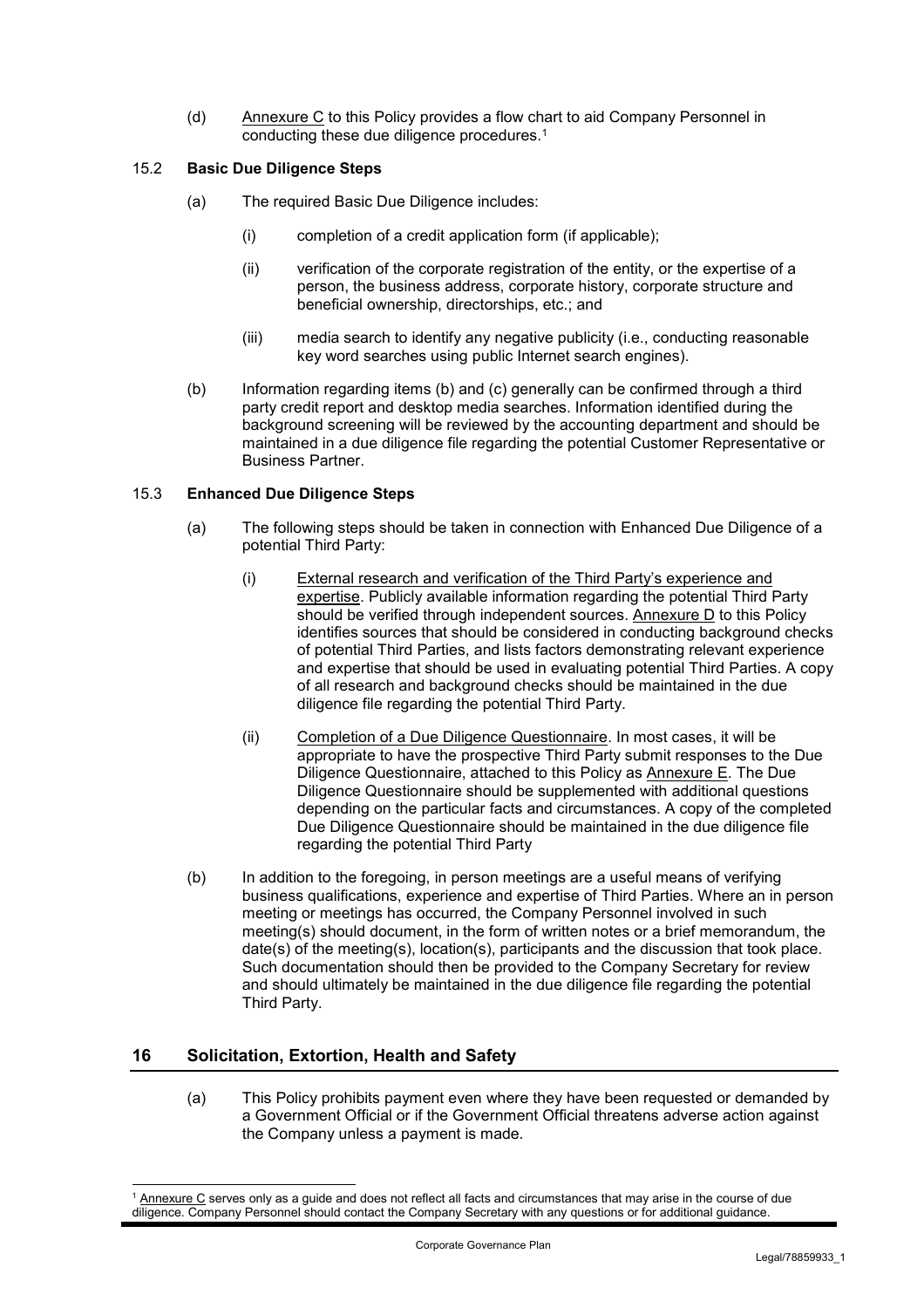(b) If a payment is made to protect an individual's health and safety, it should be immediately reported to the Legal Department and must be accurately recorded in the Company's books and records to reflect the amount and purpose of the payment. If at all practicable, contact should be made with the Company Secretary before such a payment is made. If prior consultation is not practicable, the fact of payment and the circumstances should be reported as soon as is practicable thereafter.

### **17 Documentation and Recordkeeping**

- (a) As part of the Company's commitment to open and honest business practice the Company requires all of its businesses to maintain accurate books of account and records.
- (b) The Company and its subsidiaries must keep accurate and complete records of all business transactions:
	- (i) in accordance with generally accepted accounting principles and practices;
	- (ii) in accordance with the Company's accounting and finance policies; and
	- (iii) in a manner that reasonably reflects the underlying transactions and events.
- (c) It is the responsibility of all Personnel to ensure that all business transactions are recorded honestly and accurately and that any errors or falsification of documents are promptly reported to the appropriate member of the senior management team of the relevant business, and corrected. No accounts are to be kept "off the books" to facilitate or conceal improper payments.
- (d) All Personnel must record Items of Value given or received in the Items of Value Register as set out in Schedule 1.

#### **18 Compliance with Local Laws Required**

If Local Laws in a particular country or region are more restrictive than this Policy, then any Personnel, including any Business Associates operating in that country or region must fully comply with the more restrictive requirements.

#### **19 Reporting Violations and Suspected Misconduct**

- (a) Any Personnel or stakeholder who believes that a violation of this Policy or any laws has been committed, is being committed, or is being planned, should report the matter immediately to the Board or the Anti-Bribery Officer.
- (b) If anyone is unsure whether a particular act constitutes Bribery, a Facilitation Payment, Secret Commission, Money-Laundering or an improper Item of Value, or has any other queries, they should ask the Board or the Anti-Bribery Officer.

#### **20 Protection**

- (a) The Company prohibits retaliation against anyone reporting such suspicions.
- (b) Personnel who wish to raise a concern or report another's wrongdoing, or who have refused pressure to either accept or offer a bribe, should not be worried about possible repercussions. The Company encourages openness and will support any Personnel who raises genuine concerns in good faith under this Policy.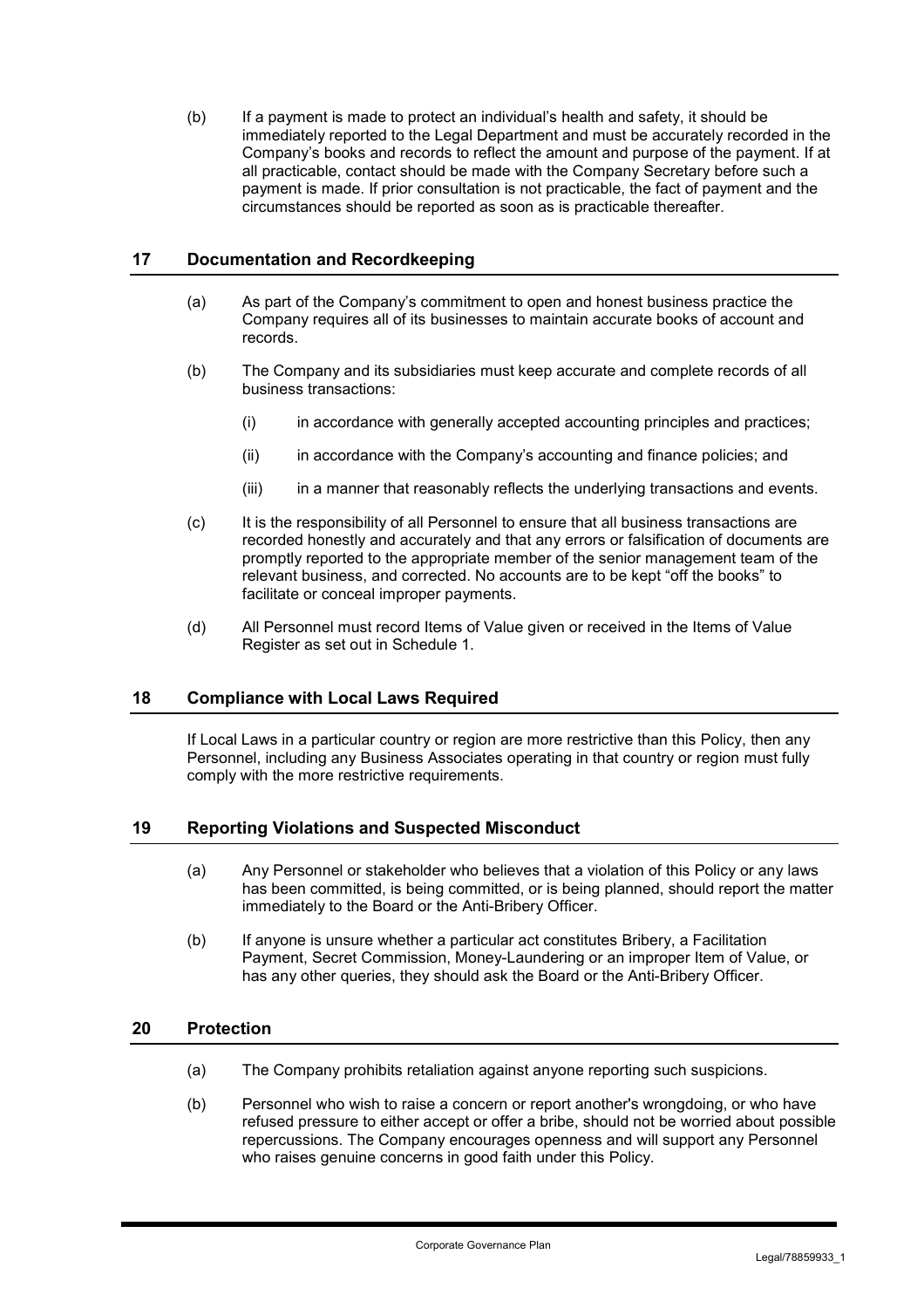(c) If you are not comfortable, for any reason, with speaking directly to the Board or the Anti-Bribery Officer, the Company has a Whistleblower Policy which affords certain protections against reprisal, harassment or demotion for making the report.

### **21 Monitoring and Review**

- (a) Records of reports made under this Policy will be maintained and reviewed by the Audit Committee periodically.
- (b) The Board and the Anti-Bribery Officer will monitor the content, effectiveness and implementation of this Policy on a regular basis. There may also be independent reviews taken from time to time. Any findings, updates or improvements identified will be addressed as soon as possible.
- (c) Personnel are invited to comment on this Policy and suggest ways in which it might be improved. Comments, suggestions and queries should be addressed to the Board or the Anti-Bribery Officer.

### **22 Reporting and Disciplinary Action**

All persons subject to this Policy shall comply with the Policy and promptly report any known or suspected violations of this Policy, as well as any other illegal, improper or unethical conduct, pursuant to the procedures described below. The Company will view any violation of this Policy or failure to report a violation as a significant matter that warrants disciplinary action and may impose such sanctions as it deems appropriate, including, among other things, a letter of censure or suspension or termination of the employment or services of the violator.

#### **23 Reporting Violations and Anonymous Complaints**

- (a) Any transaction, no matter how seemingly insignificant, that might give rise to a violation of the Policy and/or applicable anti-corruption laws and regulations must be reported promptly to a supervisor or manager, or the Company Secretary.
- (b) If you wish to remain anonymous, you may report a violation of this Policy by contacting the Company's Company Secretary at:

Shaun Drake, Company Secretary Email: info@africangoldgroup.com

(c) All such reports may be made in person or by letter, telephone, facsimile, e-mail, or other means and will be treated as confidential, to be used only for the purpose of addressing the specific problem(s) the reports concern. Such reports will be shared with the Company's management and other authorized individuals only on a need-toknow basis. All persons subject to this Policy shall cooperate fully, truthfully, and candidly with any inquiry conducted by or on behalf of the Company. Failure to provide such cooperation may result in discipline, including termination of employment.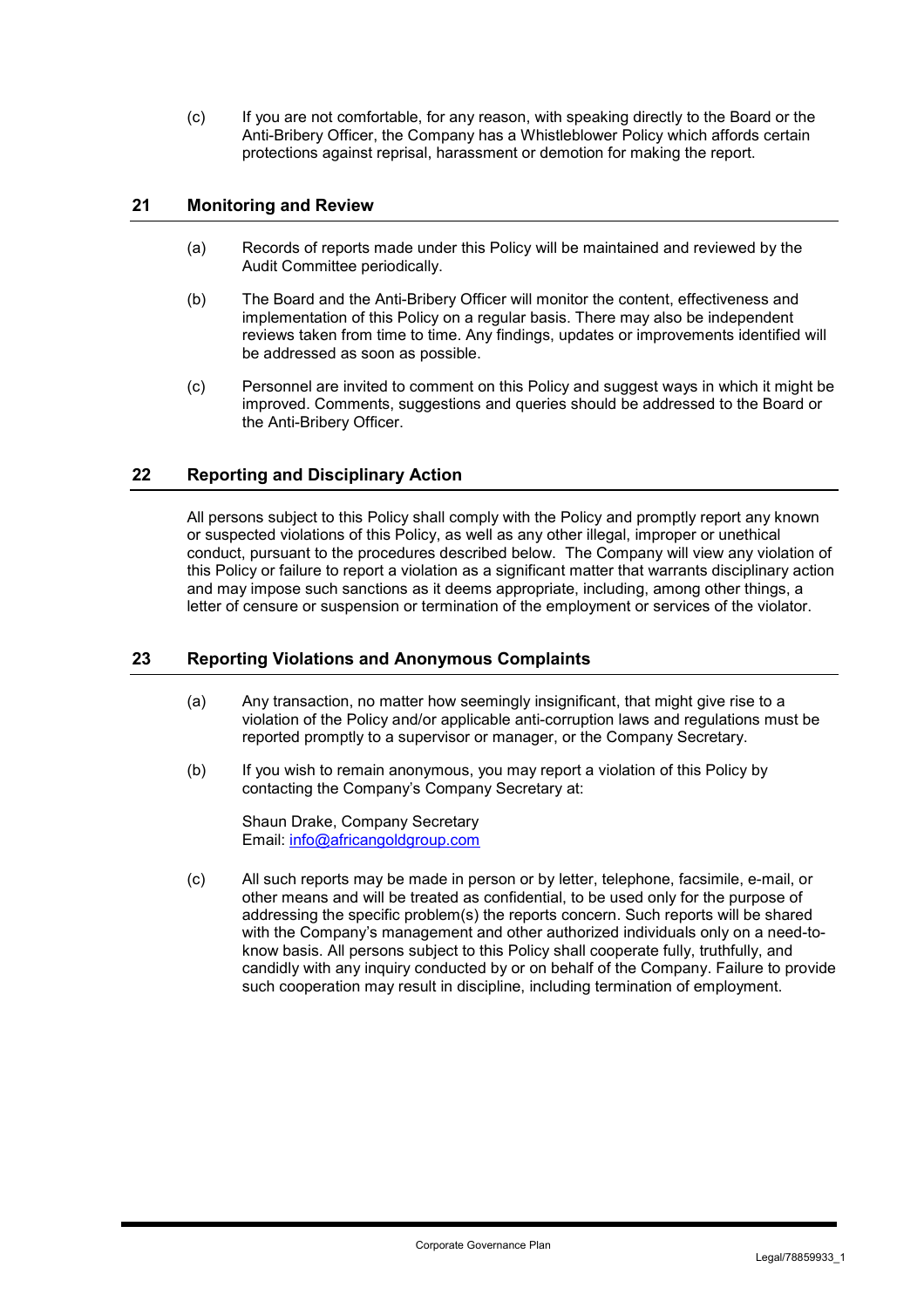## **Annexure A**

## **African Gold Group, Inc.**

## **Anti-Corruption Policy – Certificate of Compliance**

I, Letter the Company's Anti-Corruption Policy (the "**Policy**"). I hereby agree to comply with the specific requirements of the Policy in all respects during my employment, my service on the Board of Directors, or other service relationship for or with the Company, and thereafter to the extent required by the Policy. I understand that any activity in violation of the *Criminal Code Act 1995* (Cth), the US Foreign Corrupt Practices Act or other applicable anticorruption laws and regulations is prohibited, and I understand the possible consequences of a violation. I am presently in full compliance with the Policy, and I know of no clear violations of the Policy by any other entity or person subject to the Policy, except as previously reported to the Company. I recognize that failure to comply in all respects with the Policy may be a basis for termination for cause of my employment or termination of my service relationship with African Gold Group, Inc..

**Signature** 

Date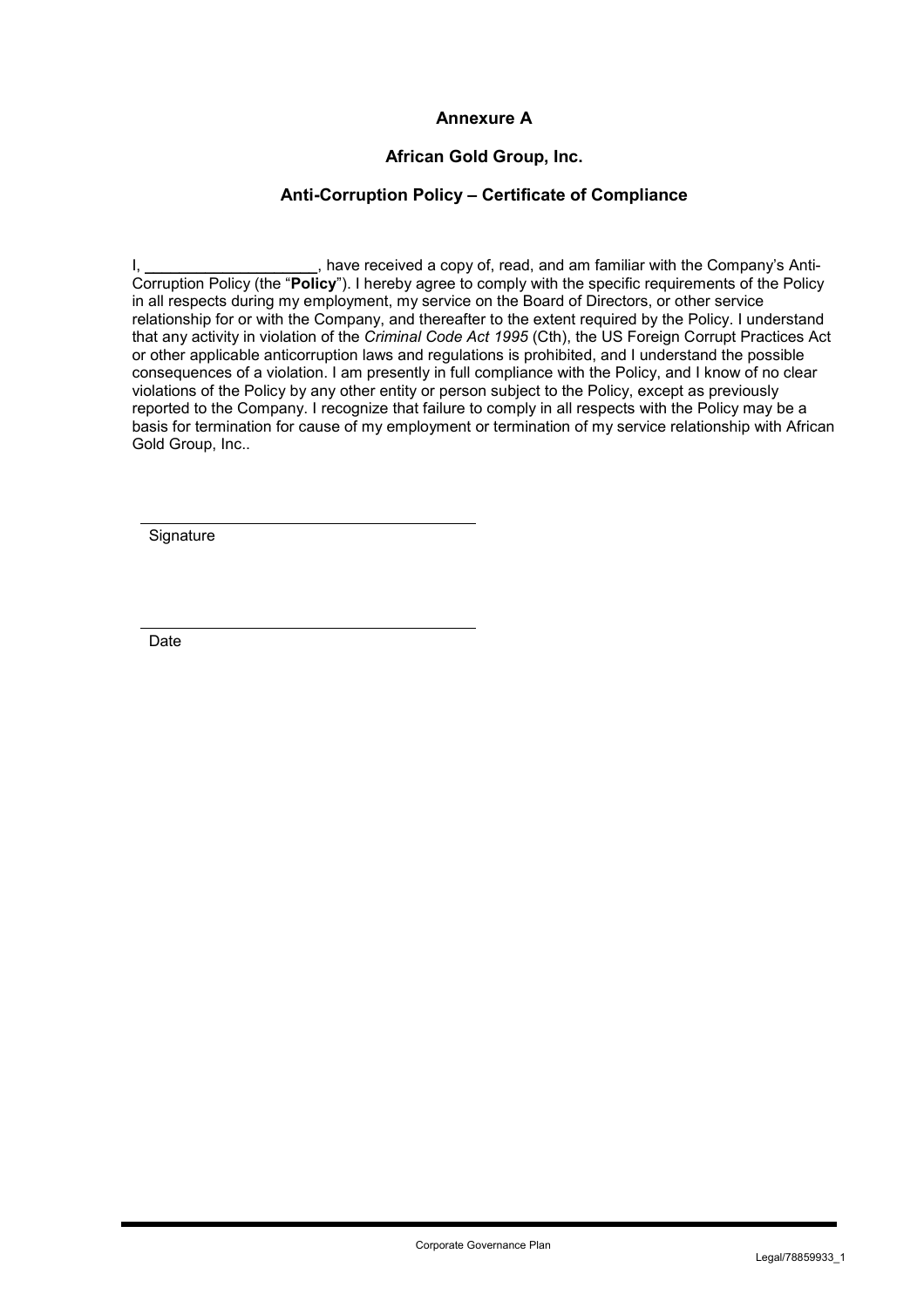## **Annexure B**

#### **Red Flags**

All Company Personnel should be aware of "red flags" that may indicate questionable transactions that expose the Company to legal, financial, or reputational harm. "Red flags" include, without limitation:

- 1 Unusual payments or financial arrangements such as:
	- (a) Payments to a bank account without the disclosure of the person's or organisation's name associated with the account, and/or to a bank account in a different name than the person or organisation entitled to payment from the Company;
	- (b) Payments to accounts in countries other than where the agent is located or business is to be performed; or
	- (c) Cash or non-cash in-kind payments.
- 2 Unusually high commissions in net value or in comparison to the value of the contract achieved.
- 3 Unusual or excessive gift, entertainment, meal or travel expenses.
- 4 History of corruption in the country.
- 5 The person or organisation has a reputation for paying bribes, or requiring that bribes are paid to, or has a reputation for having a "special relationship" with, Government Officials.
- 6 The person or organisation insists on the use of side letters or refuses to put the agreed terms in a written document.
- 7 The person or organisation insists on receiving a commission or fee before committing to sign a contract with the Company or carrying out a government function or process for the Company.
- 8 Use of a person or organisation for the purpose of avoiding knowledge of how interactions with Government Officials occur or how problems are resolved.
- 9 Refusal by a person or organisation to certify or agree to contract language that they will not take action that would violate the applicable anti-corruption laws and regulations.
- 10 "Recommendations" of a person or organisation that come from a Government Official.
- 11 Complex group structures without obvious explanation.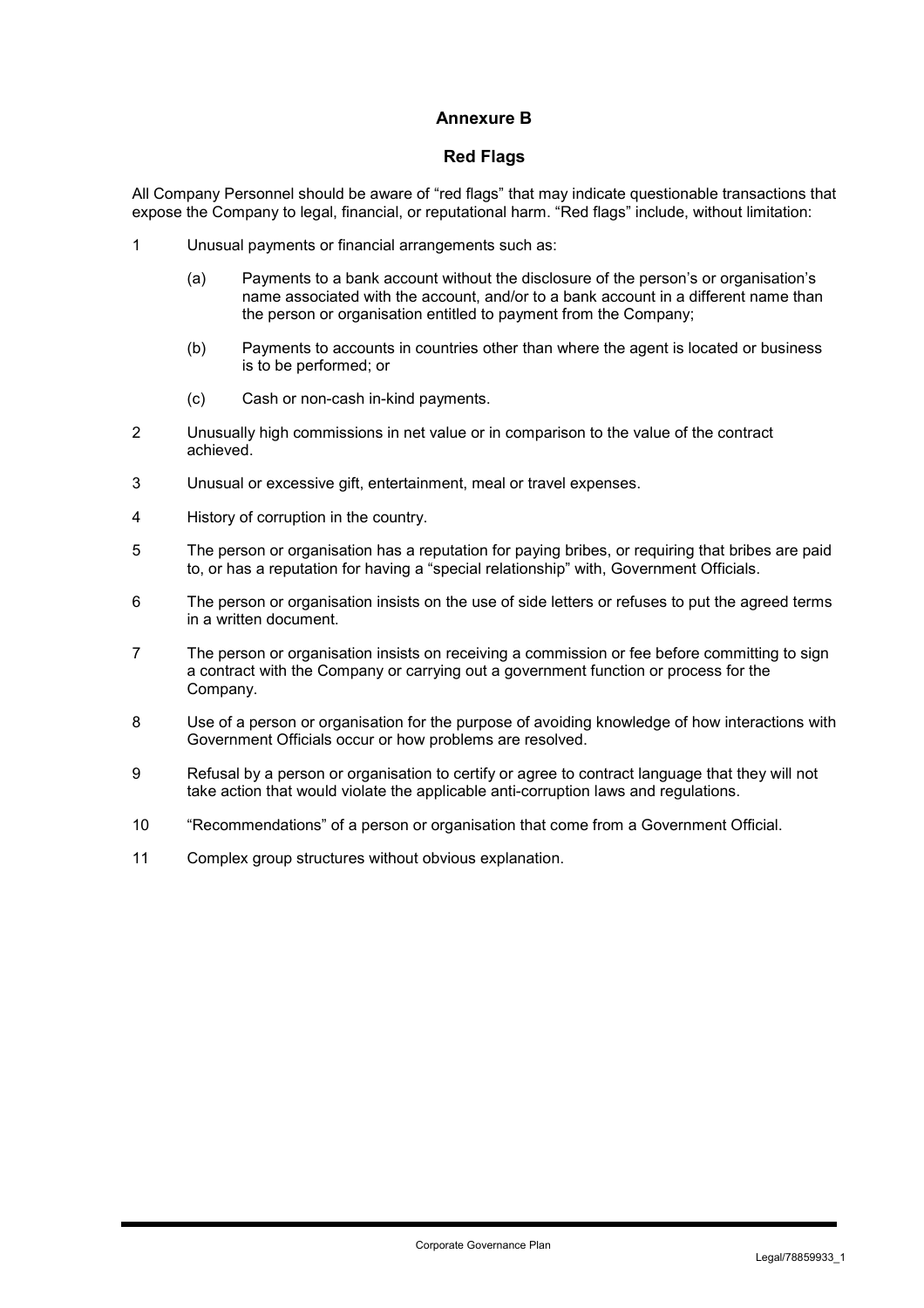# **Annexure C**

## **Due Diligence Flow Chart**

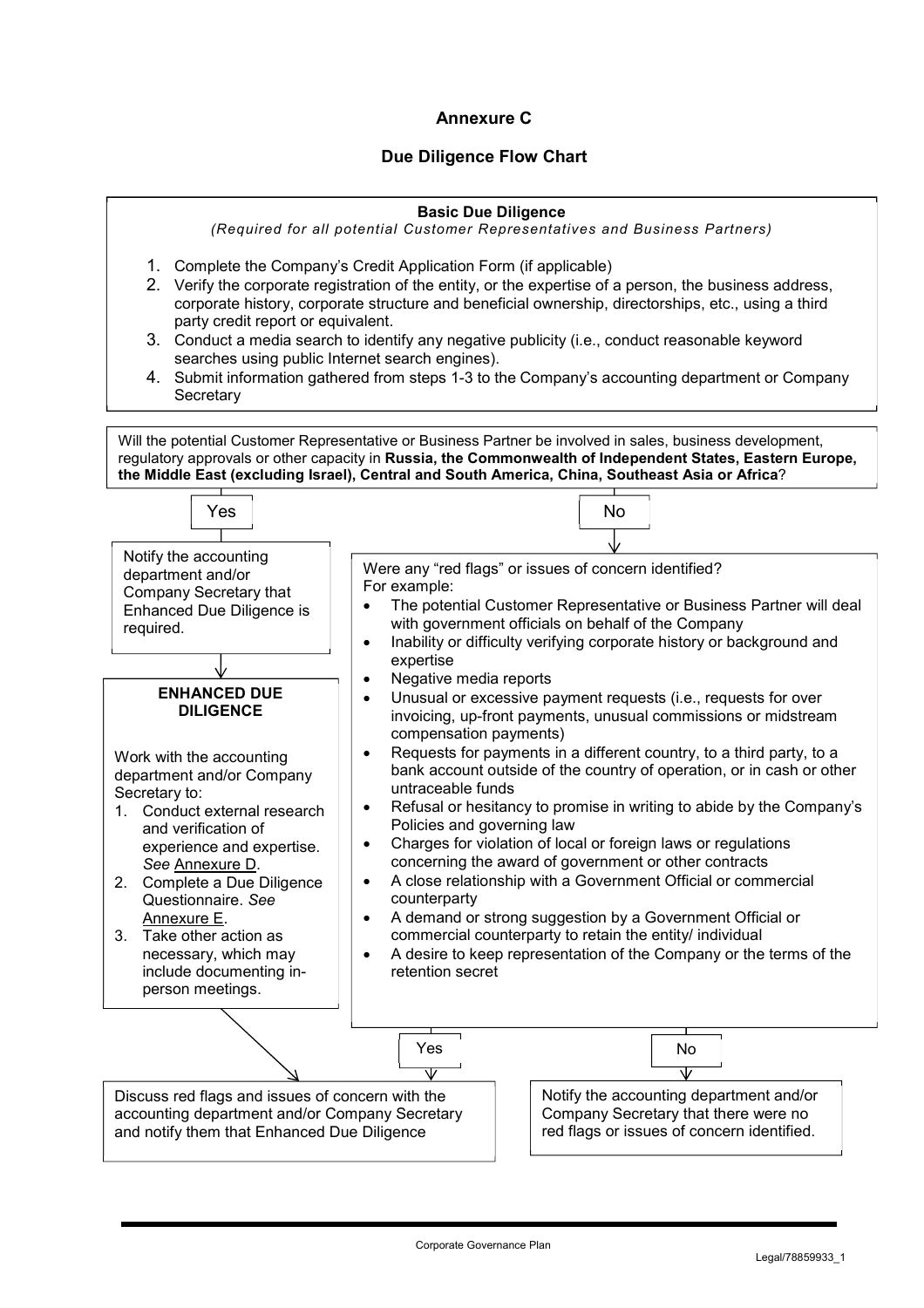# **Annexure D**

## **Background Investigation Checklist**

Resources for external verification of a Customer Representative or Business Partner's reputation, experience and qualifications could include:

- A report on candidate's character and reputation by those employees who have met him or her
- A report on candidate's character and reputation based on outside sources:
	- Third party business intelligence providers
	- U.S. State Department country desk or similar source
	- U.S. Commerce Department country or business desk or similar source
	- Commercial Attaché at U.S. Embassy in local country or similar source
	- Commercial office of the foreign embassy in the United States or similar source
	- Chamber of Commerce office
- Bank References
- Screening against databases of politically exposed person and "watch lists" for sanctioned persons, for example:
	- U.S. Department of State List of Statutorily Debarred Parties: http://www.pmddtc.state.gov/compliance/debar.html or similar source
	- U.S. Office of Foreign Assets Control Specially Designated Nationals List: http://www.treas.gov/offices/enforcement/ofac/sdn or similar source
- A report on family or business ties to government officials
- A report on prior government service
- Verification that candidate has experience in the area for which he or she is being hired
- Assessment of reasonableness and comparability of proposed compensation or profit arrangement
- Opinion of local counsel on possible issues of local law

Evidence of Customer Representative or Business Partner Experience and Expertise

Factors that indicate relevant experience and expertise that should be used in evaluating potential Customer Representatives or Business Partners include:

- A good reputation for ethical behavior, business competence, and reliability
- Financial stability (i.e., adequate resources necessary to accomplish the objectives of the agreement)
- Knowledge of applicable legal procedures and laws
- Adequate facilities for providing service and, as necessary, goods
- The ability to keep pace with expanding business opportunities
- Good access to information within the industry and financial sectors
- An established presence in the local business community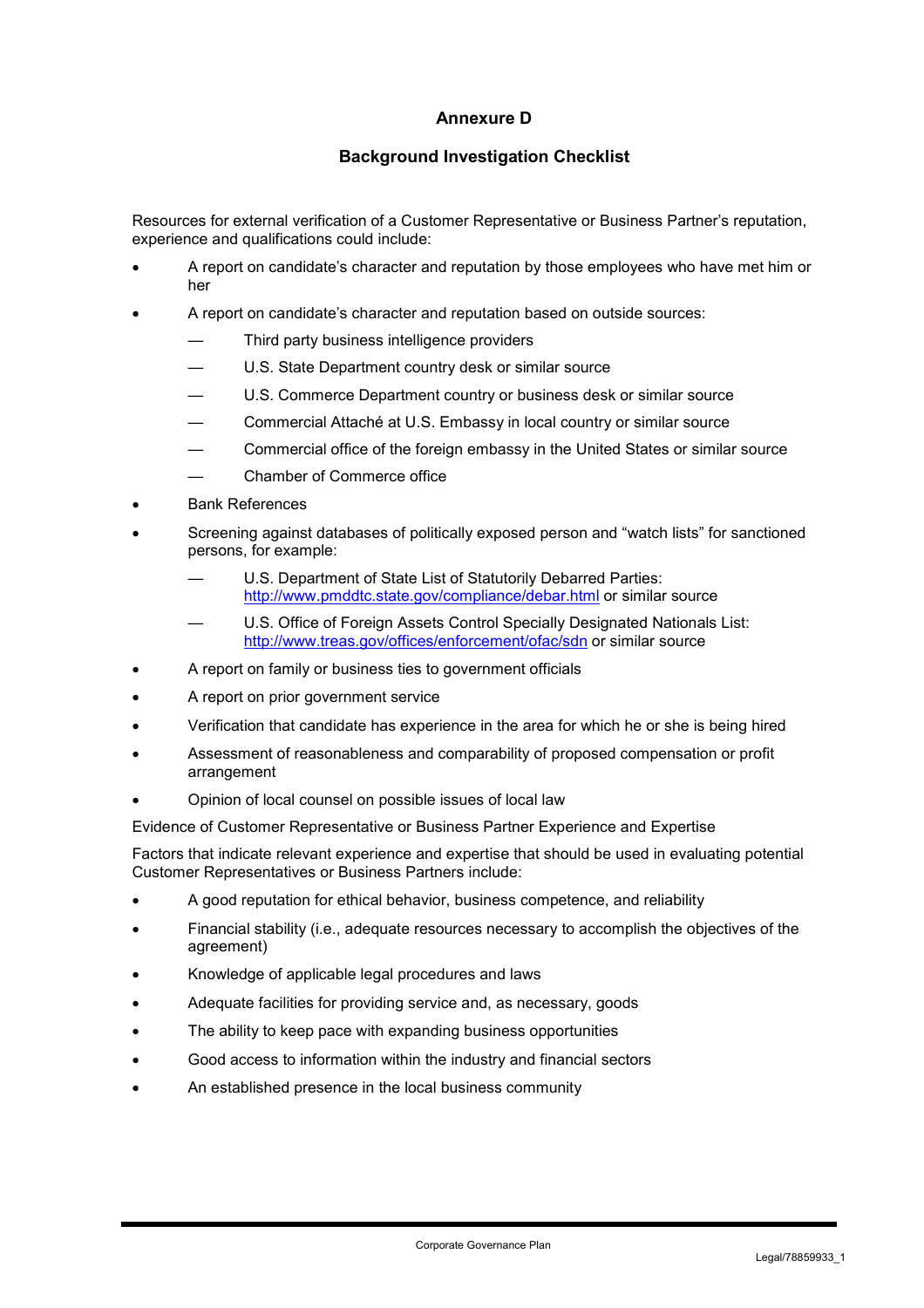# **Annexure E**

# Due Diligence Questionnaire

| 1.  |                                                                                   |             |  |
|-----|-----------------------------------------------------------------------------------|-------------|--|
| 2.  |                                                                                   |             |  |
| 3.  | Country Where Work Will Be Performed <b>Country Whene Work Will Be Performed</b>  |             |  |
| 4.  |                                                                                   |             |  |
|     | Telephone _______________________                                                 |             |  |
| 5.  | Entity type and jurisdiction (e.g., limited liability company, partnership, etc.) |             |  |
| 6.  |                                                                                   |             |  |
| 7.  | Management Information:                                                           |             |  |
|     |                                                                                   |             |  |
|     |                                                                                   |             |  |
|     |                                                                                   |             |  |
| 8.  | Ultimate beneficial Owners/Principals:                                            |             |  |
|     | Name                                                                              | % Ownership |  |
|     | Name                                                                              | % Ownership |  |
|     | Name                                                                              | % Ownership |  |
|     | Name                                                                              | % Ownership |  |
| 9.  | Members of the Board of Directors:                                                |             |  |
|     |                                                                                   |             |  |
|     |                                                                                   |             |  |
|     |                                                                                   |             |  |
|     |                                                                                   |             |  |
| 10. |                                                                                   |             |  |
|     |                                                                                   |             |  |
|     |                                                                                   |             |  |
|     |                                                                                   |             |  |
| 11. | <b>Business References:</b>                                                       |             |  |
|     |                                                                                   |             |  |
|     |                                                                                   |             |  |
|     | (c)                                                                               |             |  |
| 12. | <b>Banking/Credit References:</b>                                                 |             |  |
|     |                                                                                   |             |  |
|     |                                                                                   |             |  |
|     |                                                                                   |             |  |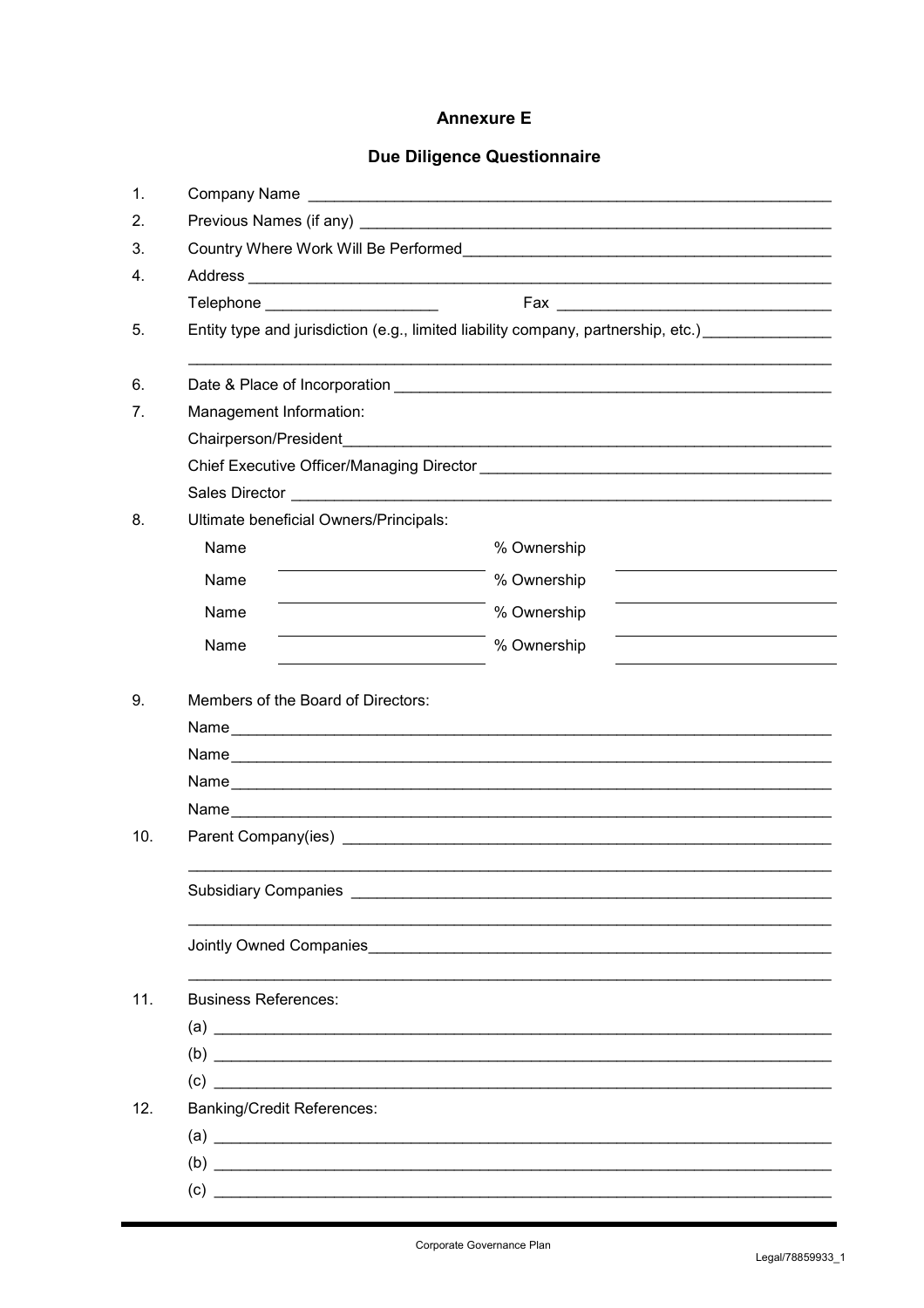- 13. Percentage of your time which will be devoted to the Company business:  $\%$
- 14. Historical Background:
	- (a) Years company has been in business
	- (b) How long have you been involved in the business of  $\frac{1}{2}$
	- (c) Briefly describe the establishment of your business, the primary areas of business activity, changes in ownership, changes in areas of concentration, growth plans, potential new markets, etc.

\_\_\_\_\_\_\_\_\_\_\_\_\_\_\_\_\_\_\_\_\_\_\_\_\_\_\_\_\_\_\_\_\_\_\_\_\_\_\_\_\_\_\_\_\_\_\_\_\_\_\_\_\_\_\_\_\_\_\_\_\_\_\_\_\_\_\_\_\_\_\_\_\_\_\_

 $\mathcal{L}_\mathcal{L} = \{ \mathcal{L}_\mathcal{L} = \{ \mathcal{L}_\mathcal{L} = \{ \mathcal{L}_\mathcal{L} = \{ \mathcal{L}_\mathcal{L} = \{ \mathcal{L}_\mathcal{L} = \{ \mathcal{L}_\mathcal{L} = \{ \mathcal{L}_\mathcal{L} = \{ \mathcal{L}_\mathcal{L} = \{ \mathcal{L}_\mathcal{L} = \{ \mathcal{L}_\mathcal{L} = \{ \mathcal{L}_\mathcal{L} = \{ \mathcal{L}_\mathcal{L} = \{ \mathcal{L}_\mathcal{L} = \{ \mathcal{L}_\mathcal{$ 

 $\mathcal{L}_\mathcal{L} = \{ \mathcal{L}_\mathcal{L} = \{ \mathcal{L}_\mathcal{L} = \{ \mathcal{L}_\mathcal{L} = \{ \mathcal{L}_\mathcal{L} = \{ \mathcal{L}_\mathcal{L} = \{ \mathcal{L}_\mathcal{L} = \{ \mathcal{L}_\mathcal{L} = \{ \mathcal{L}_\mathcal{L} = \{ \mathcal{L}_\mathcal{L} = \{ \mathcal{L}_\mathcal{L} = \{ \mathcal{L}_\mathcal{L} = \{ \mathcal{L}_\mathcal{L} = \{ \mathcal{L}_\mathcal{L} = \{ \mathcal{L}_\mathcal{$ 

- 15. Briefly describe the experience and qualifications of the management personnel of your business and how this relates to this position.
- 16. Please attach financial statements (audited, if available) for the past three (3) years, including balance sheets and profit and loss statements.
- 17. Please use this space to provide any additional information which you feel may be relevant to your qualifications for the position:
	-

18. (a) (i) Does any current or former government official, political party official, candidate for political office, or relative of such a person, have an ownership interest, direct or indirect, in your company?

Yes No  $\blacksquare$ 

(ii) Is any former or current government official, political party official, candidate for political office, or relative of such a person, an employee, officer or director of your company?

Yes No No

- (b) If the answer to either  $(a)(i)$  or  $(a)(ii)$  above is yes, please state:
	- (i) The name and official position of the government or political party official or candidate:
	- (ii) The official duties and responsibilities of the government or political party official or duties related to the office for which such person is a candidate: \_\_\_\_\_\_\_\_\_\_\_\_\_\_\_\_\_\_\_\_\_\_\_\_\_\_\_\_\_\_\_\_\_\_\_\_\_\_\_\_\_\_\_\_\_\_\_\_\_\_\_\_\_\_\_\_\_\_\_\_\_\_
	- (iii) Indicate the type and extent of the ownership interest in your company of the government or political party official or candidate:

 $\mathcal{L}_\mathcal{L} = \mathcal{L}_\mathcal{L} = \mathcal{L}_\mathcal{L} = \mathcal{L}_\mathcal{L} = \mathcal{L}_\mathcal{L} = \mathcal{L}_\mathcal{L} = \mathcal{L}_\mathcal{L} = \mathcal{L}_\mathcal{L} = \mathcal{L}_\mathcal{L} = \mathcal{L}_\mathcal{L} = \mathcal{L}_\mathcal{L} = \mathcal{L}_\mathcal{L} = \mathcal{L}_\mathcal{L} = \mathcal{L}_\mathcal{L} = \mathcal{L}_\mathcal{L} = \mathcal{L}_\mathcal{L} = \mathcal{L}_\mathcal{L}$ 

(iv) Indicate the position of the government or political party official or candidate, or the relative of such person, with your company:

 $\mathcal{L}_\text{max}$  and  $\mathcal{L}_\text{max}$  and  $\mathcal{L}_\text{max}$  and  $\mathcal{L}_\text{max}$  and  $\mathcal{L}_\text{max}$  and  $\mathcal{L}_\text{max}$ 

(v) If the government or political party official or candidate in question is a relative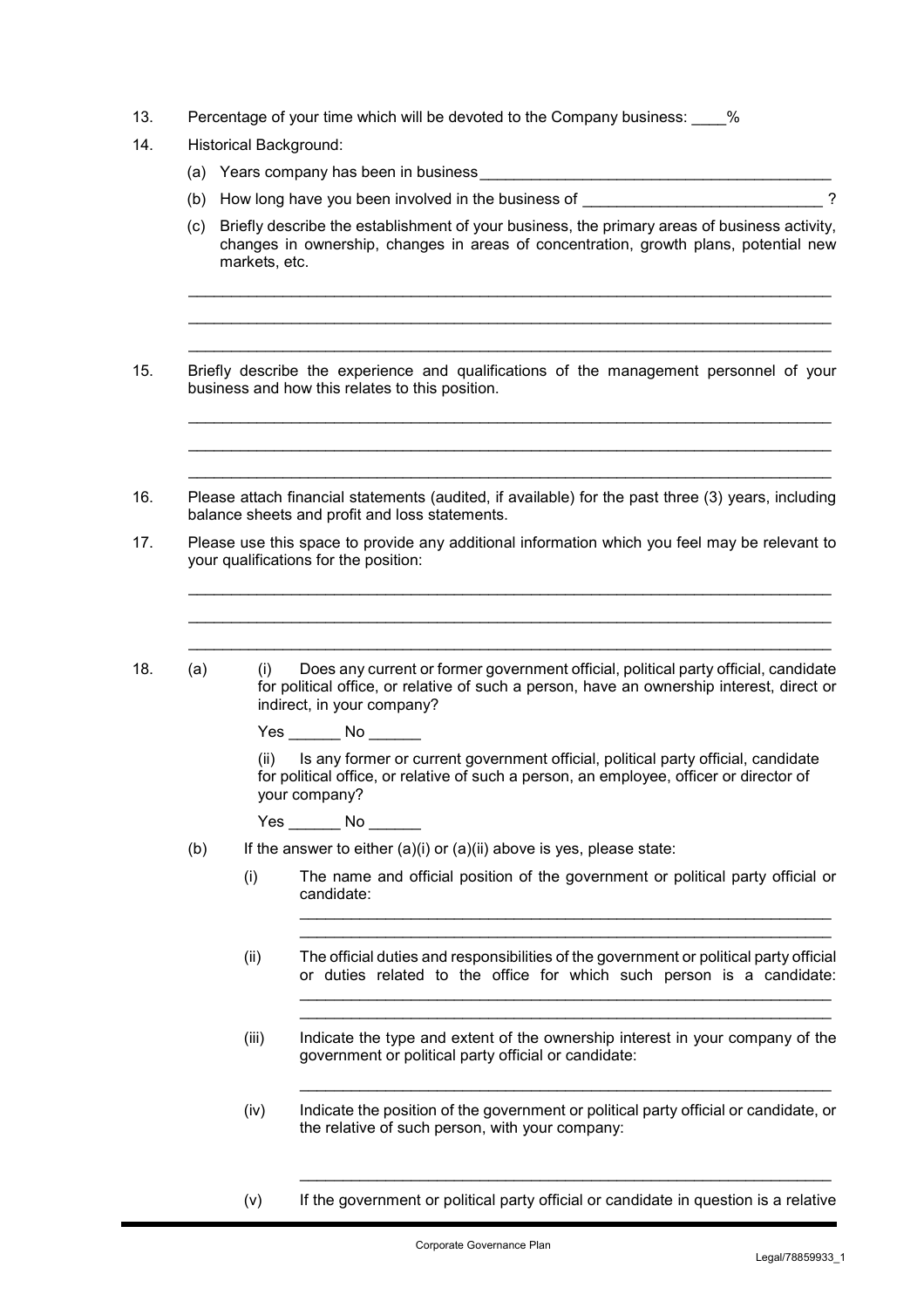of an owner, employee, officer or director of your company, state the relationship of that official to your owner, employee, officer or director:

Signature Date Date

Typed name and title

Company